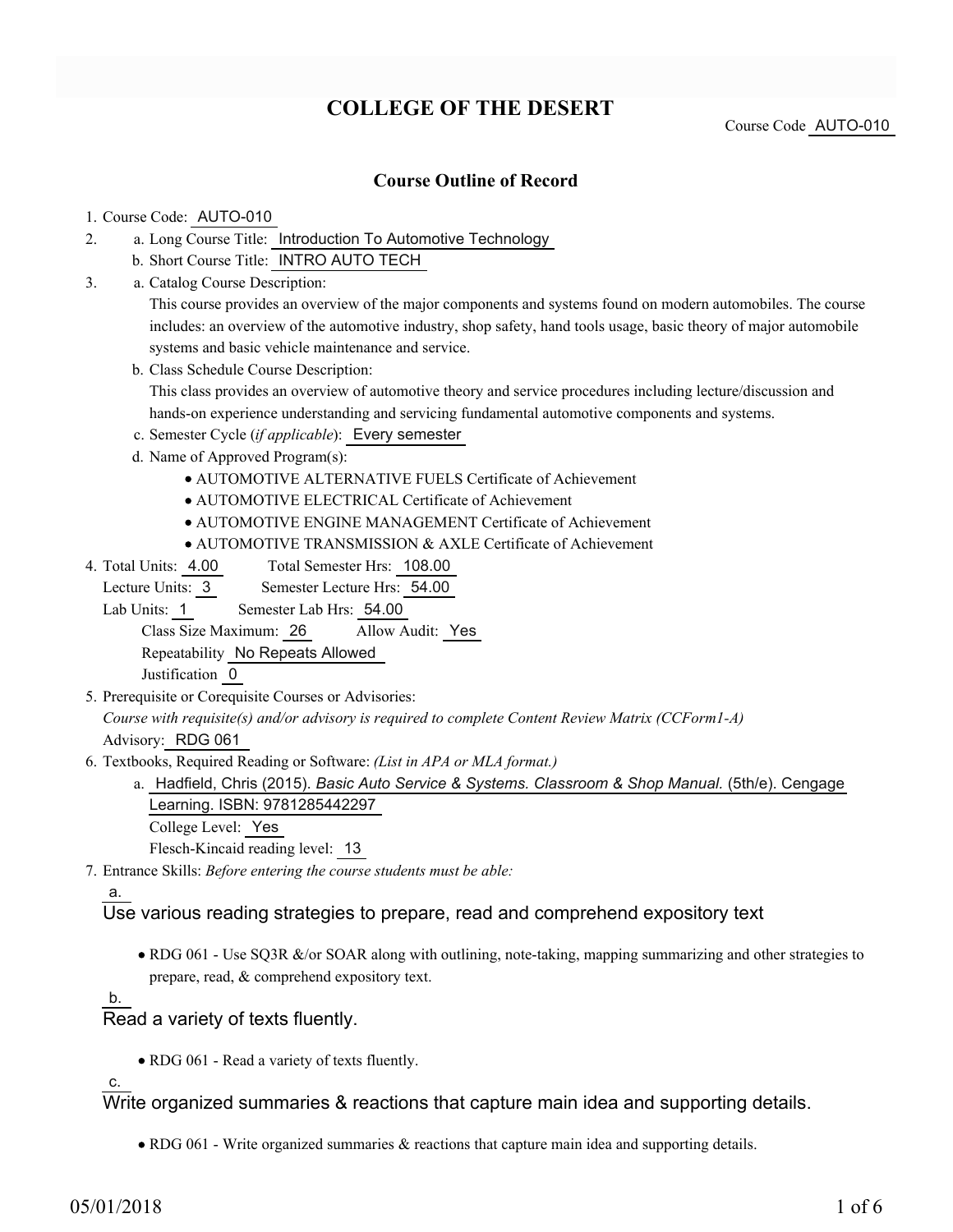#### d. Understand multiple word meanings, uses & synonyms

- RDG 061 Understand multiple word meanings, uses & synonyms
- 8. Course Content and Scope:

#### Lecture:

- 1. Orientation, vehicle service information
- 2. Introduction to the automobile industry
- 3. Shop safety and environmental protection
- 4. Fasteners and gaskets
- 5. Tools and shop equipment
- 6. Service data
- 7. Engine overview: operation, construction, lubrication, cooling, exhaust
- 8. Fuel and ignition systems overview
- 9. Electrical system overview
- 10. Emission control system overview
- 11. Transmission overview
- 12. Braking system overview
- 13. Steering and suspension system overview
- 14. Air conditioning and heating systems
- 15. Preventative maintenance
- 16. Chrysler web-based training modules

#### Lab: *(if the "Lab Hours" is greater than zero this is required)*

Demonstrate understanding of the following pactices and systems through a series of hands-on activities:

- 1. Properly complete repair order including research of various service information, TSBs, and time studies, as well as explaining the repair order to a customer.
- 2. Shop safety & environmental protecion: instructor led demonstrations, demonstration of proficiency with lifting a vehicle, proper handling of spills, properly disposing of waste oils, proper use of tools and equipment.
- Fasteners and gaskets: demonstration of proper torque and gasket prep with servicing tires and wheels 3. as well as oil changes.
- 4. Identification of general operating systems.
- Engine overview: identify various engine systems and describe the function and operation of key engine 5. related parts.
- 6. Fuel and ignition systems overview: read codes using scan tool. Perform maintenence of filters, PCV valve and spark plugs.
- Electrical system overview: test battery. Perform basic maintenance of belts and cables. Remove and 7. replace battery.
- Emission control system overview: identify major emission system components and their function and 8. operation. Perform basic maintenance.
- 9. Transmission overview: perform basic inspection, check and fill fluids; observe typical transmission service as demonstrated by instructor.
- 10. Braking system overview: perform brake system inspection; service and light repair.
- 11. Steering and suspension system overview: inspect system for damaged or worn parts. Perform maintenance and service of wearable components.
- 12. Basic to intermediate preventitive maintenance.

9. Course Student Learning Outcomes:

1.

Demonstrate knowledge of shop safety.

2.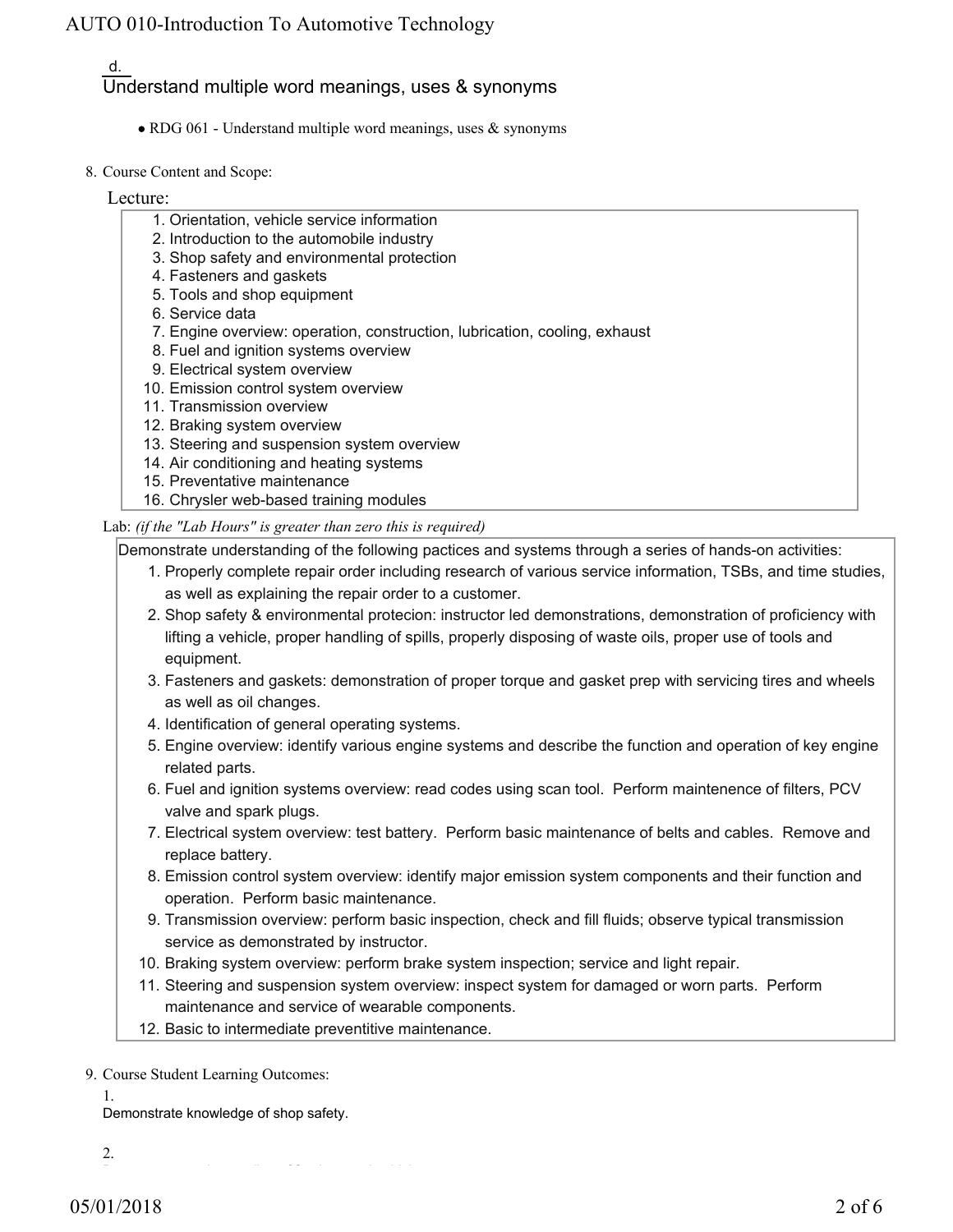Demonstrate understanding of fundamental vehicle systems.

3.

Perform a detailed vehicle inspection and note required basic vehicle services required.

4.

Display teamwork.

5.

Properly complete a vehicle repair order.

6.

Research basic vehicle service information.

7.

Identify and utilize basic service hand tools and equipment.

10. Course Objectives: Upon completion of this course, students will be able to:

**Upon satisfactory completion of the course, in a timely manner to industry standards, students will be able to:**

b. Describe shop safety practices and proper procedures regarding handling hazardous material.

c. Identify basic automotive tools and equipment.

d. Perform a chassis lubrication, and change oil and filter.

e. Demonstrate tire rotation.

f. Locate applicable vehicle service specifications and procedures using the latest online service information.

- g. Inspect disc and drum brakes.
- h. Properly complete a repair order including all pertinent information and compliant, cause and correction.

i. Properly position and lift a vehicle using a floor jack and jack stands and a vehicle hoist.

j. Identify and describe the purpose of the following components and systems: engine, transmission, suspension, braking system, fuel system, ignition system, electrical system and steering system.

k. Describe the 5-step troubleshooting process.

l. Perform a detailed vehicle inspection.

m. Verify proper fill and type for all fluids on the automobile.

n. Properly connect a digital multimeter and read volts, amps and ohms on a basic electrical circuit.

- o. Properly prepare a vehicle for service.
- p. Maintain a clean working environment.
- q. Perform a compression test.
- r. Locate and interpret key vehicle identification information.
- s. Test drive a vehicle to verify the concern and the repair.
- t. Display team work.

Methods of Instruction: *(Integration: Elements should validate parallel course outline elements)* 11.

#### a. Collaborative/Team

- b. Discussion
- c. Distance Education
- d. Laboratory
- e. Lecture
- f. Observation
- g. Technology-based instruction

Other Methods:

Reading assignments

12. Assignments: *(List samples of specific activities/assignments students are expected to complete both in and outside of class.)*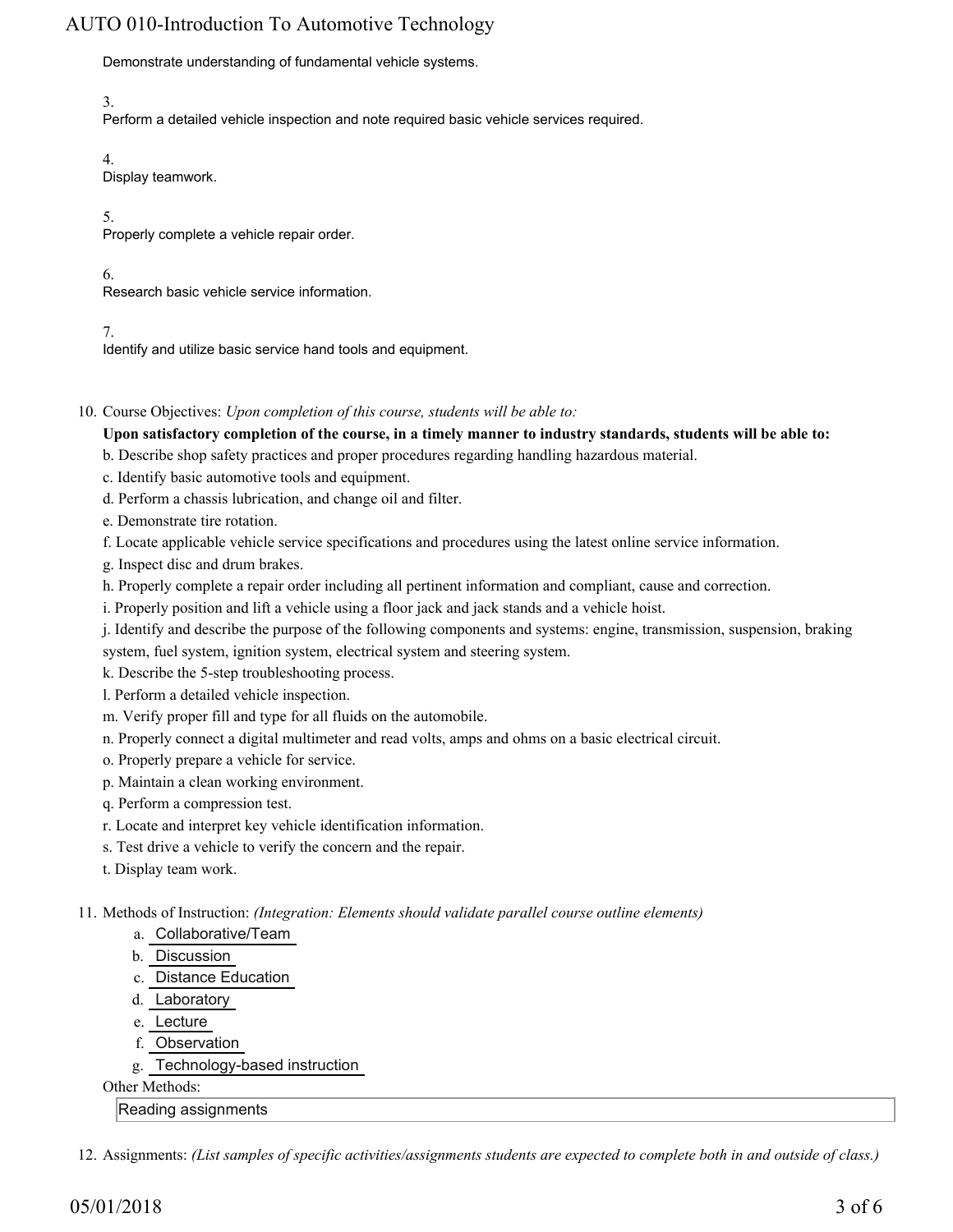In Class Hours: 108.00

Outside Class Hours: 108.00

- a. In-class Assignments
	- 1. Review homework from required text: multiple-choice questions, fill in the blank and essay questions to be graded each week.
	- 2. Begin 3 SP2 safety tests.
	- 3. Notes on lecture.
	- 4. Participation in discussion related to topic of lecture.
	- 5. Students must keep a notebook of all course materials including homework, class notes, handouts, class project and team activities. The notebook must be organized by chapter, in-class notes, handouts and extra-credit assignments. The notebook will be evaluated after the half way point and graded at the end of the course.
	- 6. Review and discuss vehicle diagnosis, troubleshooting and repair of personal, shop and other vehicles to be evaluated by the instructor during lab time.
	- 7. Must develop teamwork skills through classroom interaction and discussion.

#### b. Out-of-class Assignments

- 1. Readings from required text: 1-3 chapters per week from both classroom and shop manuals.
- 2. Homework from required text: multiple-choice questions, fill in the blank and essay questions to be graded each week.
- 3. Completion of 3 SP2 safety tests.
- 4. Assigned readings and written summaries from selected instructor handouts.
- 5. Written summaries and analysis of assigned websites.
- 6. Must complete a course project consisting of an essay describing, analyzing and summarizing a selected topic, including out of class research and fieldwork.
- 7. Students must keep a notebook of all course materials including homework, class notes, handouts, class project and team activities. The notebook must be organized by chapter, in-class notes, handouts and extra-credit assignments. The notebook will be evaluated after the half way point and graded at the end of the course.
- 8. Vehicle diagnosis, troubleshooting and repair of personal, shop and other vehicles to be evaluated by the instructor during lab time.
- 9. Hands-on lab worksheets matching each course objective. These will be graded by the instructor throughout the semester during lab time.
- 10. Must develop teamwork skills through lab activities and assigned special projects.
- 11. Chrysler web-based training modules.

13. Methods of Evaluating Student Progress: The student will demonstrate proficiency by:

- College level or pre-collegiate essays
- Written homework
- Laboratory projects
- Presentations/student demonstration observations
- Group activity participation/observation
- True/false/multiple choice examinations
- Mid-term and final evaluations
- Student participation/contribution
- Behavior assessment
- 14. Methods of Evaluating: Additional Assessment Information:

Review of homework Lab activity evaluations Written and hands-on exams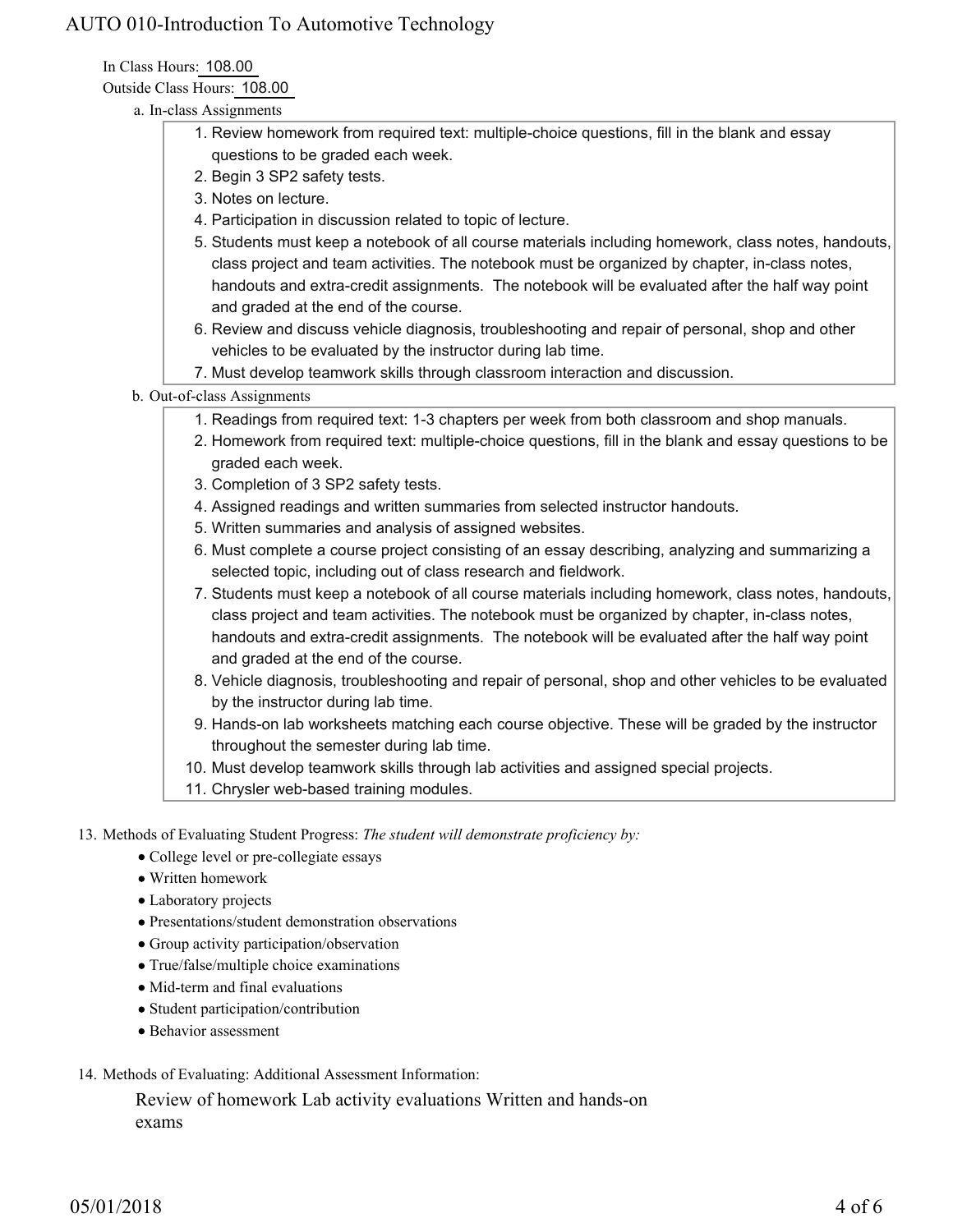| 15. Need/Purpose/Rationale -- All courses must meet one or more CCC missions.                                                              |  |
|--------------------------------------------------------------------------------------------------------------------------------------------|--|
| PO - Career and Technical Education                                                                                                        |  |
| Apply critical thinking skills to execute daily duties in their area of employment.                                                        |  |
| Apply critical thinking skills to research, evaluate, analyze, and synthesize information.                                                 |  |
| Display the skills and aptitude necessary to pass certification exams in their field.                                                      |  |
| Exhibit effective written, oral communication and interpersonal skills.                                                                    |  |
| PO-BS Problem Solving                                                                                                                      |  |
| Recognize the importance of checking a proposed solution to verify that it satisfies the requirements of a                                 |  |
| problem.                                                                                                                                   |  |
| Recognize that a solution may not be possible, given limits of time, money, or other finite resources.                                     |  |
| Identify what isn't known, but needs to be known in order to solve a problem (depending on the problem                                     |  |
| domain, reading and/or mathematical skills are helpful).                                                                                   |  |
| IO - Critical Thinking and Communication                                                                                                   |  |
| Summarize, analyze, and interpret oral and written texts, with the ability to identify assumptions and differentiate                       |  |
| fact from opinion.                                                                                                                         |  |
| Utilizing various communication modalities, display creative expression, original thinking, and symbolic                                   |  |
| discourse.                                                                                                                                 |  |
| IO - Global Citizenship - Ethical Behavior                                                                                                 |  |
| Apply ethical reasoning to contemporary issues and moral dilemmas.                                                                         |  |
| Exhibit respect for self and others.                                                                                                       |  |
|                                                                                                                                            |  |
| 16. Comparable Transfer Course<br>Campus<br><b>Course Number</b><br><b>Course Title</b><br><b>University System</b><br><b>Catalog Year</b> |  |
|                                                                                                                                            |  |
| 17. Special Materials and/or Equipment Required of Students:                                                                               |  |
| 1. Safety glasses meeting ANSI Z87.1                                                                                                       |  |
| 2. Three ring binder                                                                                                                       |  |
|                                                                                                                                            |  |
| 18. Materials Fees:<br>Required Material?                                                                                                  |  |
| <b>Material or Item</b><br><b>Cost Per Unit</b><br><b>Total Cost</b>                                                                       |  |
| 19. Provide Reasons for the Substantial Modifications or New Course:                                                                       |  |
|                                                                                                                                            |  |
| Change advisory and entrance skills to Reading 061.                                                                                        |  |
| a. Cross-Listed Course (Enter Course Code): N/A<br>20.                                                                                     |  |
| b. Replacement Course (Enter original Course Code): N/A                                                                                    |  |
| 21. Grading Method (choose one): Letter Grade Only                                                                                         |  |
| 22. MIS Course Data Elements                                                                                                               |  |
| a. Course Control Number [CB00]: CCC000455016                                                                                              |  |
| b. T.O.P. Code [CB03]: 94800.00 - Automotive Technology                                                                                    |  |
| c. Credit Status [CB04]: D - Credit - Degree Applicable                                                                                    |  |
| d. Course Transfer Status [CB05]: B = Transfer CSU                                                                                         |  |
|                                                                                                                                            |  |
|                                                                                                                                            |  |
| e. Basic Skills Status [CB08]: 2N = Not basic skills course                                                                                |  |
| f. Vocational Status [CB09]: Clearly Occupational                                                                                          |  |
| g. Course Classification [CB11]: Y - Credit Course<br>h. Special Class Status [CB13]: N - Not Special                                      |  |